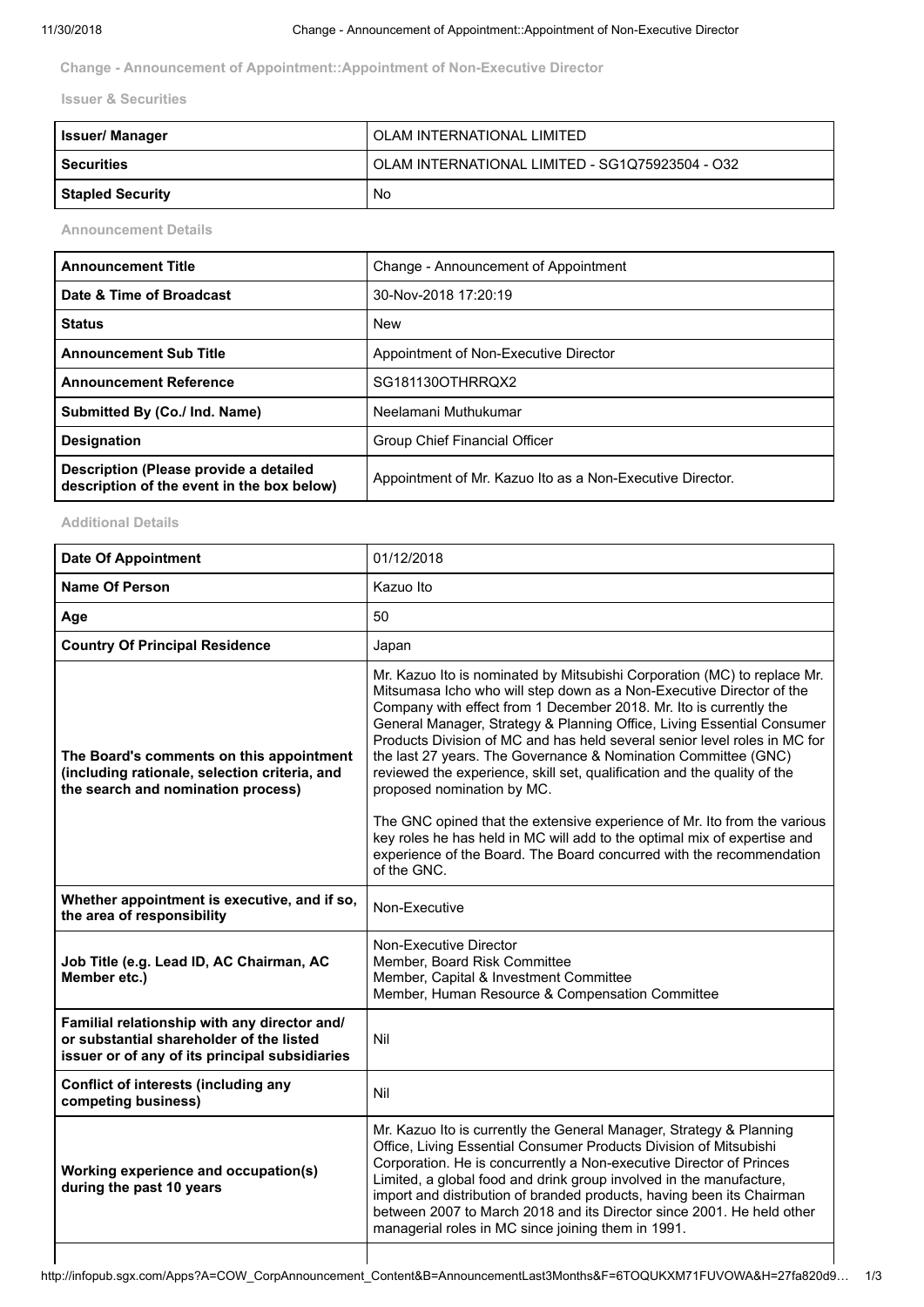| Undertaking submitted to the listed issuer in<br>the form of Appendix 7.7 (Listing Rule<br>704(7)) Or Appendix 7H (Catalist Rule 704(6))                                                                                                                                                                                                                                                                                                                                                                                                                                                                                                                                         | Yes                                                                                   |
|----------------------------------------------------------------------------------------------------------------------------------------------------------------------------------------------------------------------------------------------------------------------------------------------------------------------------------------------------------------------------------------------------------------------------------------------------------------------------------------------------------------------------------------------------------------------------------------------------------------------------------------------------------------------------------|---------------------------------------------------------------------------------------|
| Shareholding interest in the listed issuer and<br>its subsidiaries?                                                                                                                                                                                                                                                                                                                                                                                                                                                                                                                                                                                                              | No                                                                                    |
| # These fields are not applicable for announcements of appointments pursuant to Listing Rule 704 (9) or Catalist<br>Rule 704 (8).                                                                                                                                                                                                                                                                                                                                                                                                                                                                                                                                                |                                                                                       |
| Past (for the last 5 years)                                                                                                                                                                                                                                                                                                                                                                                                                                                                                                                                                                                                                                                      | Princes Tuna (Mauritius) Limited<br>Princes Foods B.V.<br>Well Well Well (UK) Limited |
| <b>Present</b>                                                                                                                                                                                                                                                                                                                                                                                                                                                                                                                                                                                                                                                                   | <b>Princes Limited</b><br>Princes Holding (Rotterdam) B.V.<br>YSW Co. Ltd             |
| (a) Whether at any time during the last 10<br>years, an application or a petition under any<br>bankruptcy law of any jurisdiction was filed<br>against him or against a partnership of<br>which he was a partner at the time when he<br>was a partner or at any time within 2 years<br>from the date he ceased to be a partner?                                                                                                                                                                                                                                                                                                                                                  | No.                                                                                   |
| (b) Whether at any time during the last 10<br>years, an application or a petition under any<br>law of any jurisdiction was filed against an<br>entity (not being a partnership) of which he<br>was a director or an equivalent person or a<br>key executive, at the time when he was a<br>director or an equivalent person or a key<br>executive of that entity or at any time within<br>2 years from the date he ceased to be a<br>director or an equivalent person or a key<br>executive of that entity, for the winding up or<br>dissolution of that entity or, where that entity<br>is the trustee of a business trust, that<br>business trust, on the ground of insolvency? | No.                                                                                   |
| (c) Whether there is any unsatisfied<br>judgment against him?                                                                                                                                                                                                                                                                                                                                                                                                                                                                                                                                                                                                                    | No.                                                                                   |
| (d) Whether he has ever been convicted of<br>any offence, in Singapore or elsewhere,<br>involving fraud or dishonesty which is<br>punishable with imprisonment, or has been<br>the subject of any criminal proceedings<br>(including any pending criminal proceedings<br>of which he is aware) for such purpose?                                                                                                                                                                                                                                                                                                                                                                 | No.                                                                                   |
| (e) Whether he has ever been convicted of<br>any offence, in Singapore or elsewhere,<br>involving a breach of any law or regulatory<br>requirement that relates to the securities or<br>futures industry in Singapore or elsewhere,<br>or has been the subject of any criminal<br>proceedings (including any pending criminal<br>proceedings of which he is aware) for such<br>breach?                                                                                                                                                                                                                                                                                           | No.                                                                                   |
| (f) Whether at any time during the last 10<br>years, judgment has been entered against<br>him in any civil proceedings in Singapore or<br>elsewhere involving a breach of any law or<br>regulatory requirement that relates to the<br>securities or futures industry in Singapore<br>or elsewhere, or a finding of fraud,<br>misrepresentation or dishonesty on his part,<br>or he has been the subject of any civil<br>proceedings (including any pending civil<br>proceedings of which he is aware) involving<br>an allegation of fraud, misrepresentation or<br>dishonesty on his part?                                                                                       | No.                                                                                   |

**(g) Whether he has ever been convicted in** No